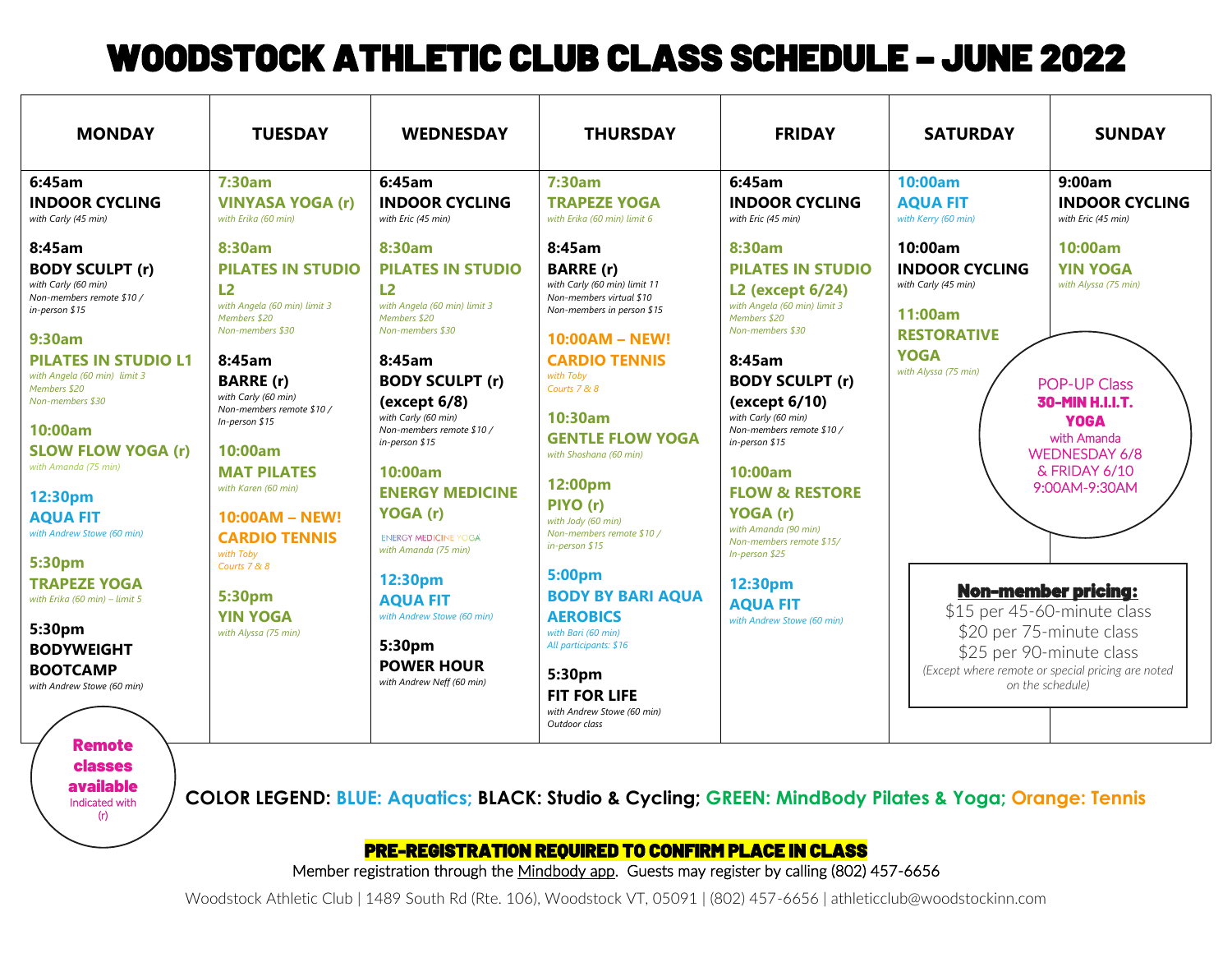# WOODSTOCK ATHLETIC CLUB CLASS SCHEDULE – JUNE 2022

#### **AQUATICS**

AQUA FIT: Strength & toning exercises with moderate-intensity aerobics using natural water resistance & "water weights." An excellent, & safe workout to improve cardiovascular endurance, muscular strength, & range of motion. One lap lane only will be open during aqua aerobics. 60 minutes.

BODY BY BARI AQUA AEROBICS\*:Bari's signature class returns to the AC! Get a great, no-impact workout in the pool on Thursday evenings, with Bari's expertise & energy! One lap lane only will be open during aqua aerobics. 60 minutes. *\**Additional Fee: \$16 per participant

#### STUDIO & ATHLETICS

BARRE: Limited to 11 participants*.* Movements from ballet, Pilates, & yoga, using a ballet bar. For virtual classes, we recommend using a chair pushed against a stable surface, using the back of it as your 'bar'. You will also need a mat & light hand weights – 1, 2, or 3lb recommended. A low-impact workout, with high repetitions, aimed at improving endurance, flexibility, & posture. REMOTE OPTION AVAILABLE (r).

BODY SCULPT:This class incorporates a mix of circuits of strength training, HIIT cardio, Barreinspired sculpt, and core work. For virtual classes, sliders (gliding discs) & dumbbells are ideal, but modifications can be made for body weight. Modifications offered for every level. REMOTE OPTION AVAILABLE (r).

BODYWEIGHT BOOTCAMP: Focused on building strength & delivering a total body workout. This gym-floor class includes a dynamic warm-up, core strength circuit, upper & lower body exercises, & a stretching series at the end. Modifications & progressions offered for all levels. 60 minutes.

CARDIO TENNIS: Limited to 8. This high-intensity session combines drills and games to provide an opportunity to develop skills and burn calories, all done to a pounding bass-pumping playlist. (All levels) Meet on the tennis courts 7 & 8.

FIT FOR LIFE: Experience the Knox Meadow Fitness Loop, 10 fitness stations over a flat half-mile course on beautiful Mt Peg. You'll get a full- body workout, with walking or jogging between stations. The ultimate Vermont outdoor workout! Accessible for all fitness levels. Check in at the club desk and then head out to the Loop together! 60 minutes.

**INDOOR CYCLING: Limited to 15 participants.** Take your cycling workout indoors in our fabulous cycling studio with top-of-the-line Technogym stationary bikes. During the class, the instructor simulates hill-climbing, sprints, & races. Get motivated by the instructor, the people around you, & the music! 45 minutes.

PIYO:A strengthening class for total body, PiYo® combines movements & exercises from Pilates & yoga to create a unique & fun workout. Using stretching, bodyweight training, & cardio conditioning, this high-energy, yet low-impact class helps increase flexibility, balance, & strength. 60 minutes. REMOTE OPTION AVAILABLE(r).

POWER HOUR: A full-body strength & conditioning class, using a variety of equipment inside, or outdoors when the weather is warm! You won't get bored, but you *will* start to see results in muscle tone & definition! Modifications & progressions are available for every exercise. 60 minutes.

#### MINDBODY – PILATES

MAT PILATES:This mat-work Pilates class follows the classical routine with instruction & hands-on help for alignment & understanding of the movement. The class incorporates strength, stretch, & stability, & modifies for your needs. 60 minutes.

PILATES IN STUDIO<sup>\*</sup>: Limited to 3 participants. Enjoy using the Pilates studio apparatus while you lengthen & strengthen muscles like you've never experienced before. L1: novice; L2: previous experience appreciated. ADDITIONAL FEE: MEMBERS: \$20; NON-MEMBERS \$30

#### MINDBODY - YOGA

ENERGY MEDICINE YOGA: ENERGY MEDICINE YOGA (EMYoga) blends easy-to-learn energy medicine techniques and traditional yoga to amplify the benefits of your practice without increasing your time on the mat. For beginners and experts alike, EMYoga complements any yoga style. 75 minutes. REMOTE OPTION AVAILABLE(r).

FLOW & RESTORE YOGA:Incorporating pranayama, meditation, & flowing movement with longer holds. Warming the body with flowing yoga sequences, & using the heat built to relax & restore the body & mind into supportive restorative poses. 90 minutes.

#### REMOTE OPTION AVAILABLE (r).

GENTLE FLOW YOGA: This mixed-level class is designed to revitalize the body & soothe the nervous system. A gentle flow sequence promotes tone, balance, & flexibility. The class concludes with a series of supportive restorative postures to invite deep ease & relaxation. 60 minutes..

RESTORATIVE YOGA: Restorative yoga encourages relaxation of the body and mind. This class is open to all levels. The focus is on long passive holds, with the aim of releasing tension. 75 minutes.

SLOW FLOW YOGA: A gentle class that flows with breath from one pose to the next. Longer holds in between transitions let you 'feel' into poses with each breath, with a focus on alignment. 75 minutes. REMOTE OPTION AVAILABLE (r).

TRAPEZE YOGA: limited to 6 participants. Build upper body strength, relieve back pain, and explore backbends. No prior experience required, just a desire to improve strength and flexibility! Worried about going upside down? Don't be! There are many options with the trapeze that don't require inversions. But you're going to want to try! Contraindications: Pregnancy (requires a midwife or Dr present to practice), high/low blood pressure (consult with Dr), glaucoma or other eye issues, recent surgeries, vertigo, prosthetic hips. 60 minutes.

VINYASA YOGA: This class is based on the belief that mental & physical health are interrelated, & should be conditioned together. Vinyasa emphasizes sequential movement between postures, coordinated with & guided by deliberate breath. Move between postures with each held for 5 to 8 breaths. A balanced class with forward bending, twists, backbends & opportunity for inversions. All levels. 60 minutes. REMOTE OPTION AVAILABLE (r).

YIN YOGA: In yoga, all the tissues of the body are considered either Yin or Yang. Yin Yoga works on the Yin tissues –the connective tissues, like tendons, ligaments & fascia. The more mobile & pliable muscles & blood are Yang. Participants will move through poses in long holds, up to five minutes each, with meditation incorporated. Yin Yoga is extremely relaxing & calming for the body, mind & soul. 75 minutes.

 H.I.I.T. Yoga: *(Pop-Up class only)* Get your morning moving with this 30-minute Yoga H.I.I.T. class start and finish with a yoga warm-up and cool down. Challenge yourself with Tabata yoga moves of 20 seconds work, 10 seconds rest - it's 4 minutes of work, and a lot of fun! 30 minutes

### PRE-REGISTRATION REQUIRED TO CONFIRM PLACE IN CLASS Member registration through th[e Mindbody app.](https://explore.mindbodyonline.com/mindbody-app) Guests may register by calling (802) 457-6656

Woodstock Athletic Club | 1489 South Rd (Rte. 106), Woodstock VT, 05091 | (802) 457-6656 | athleticclub@woodstockinn.com